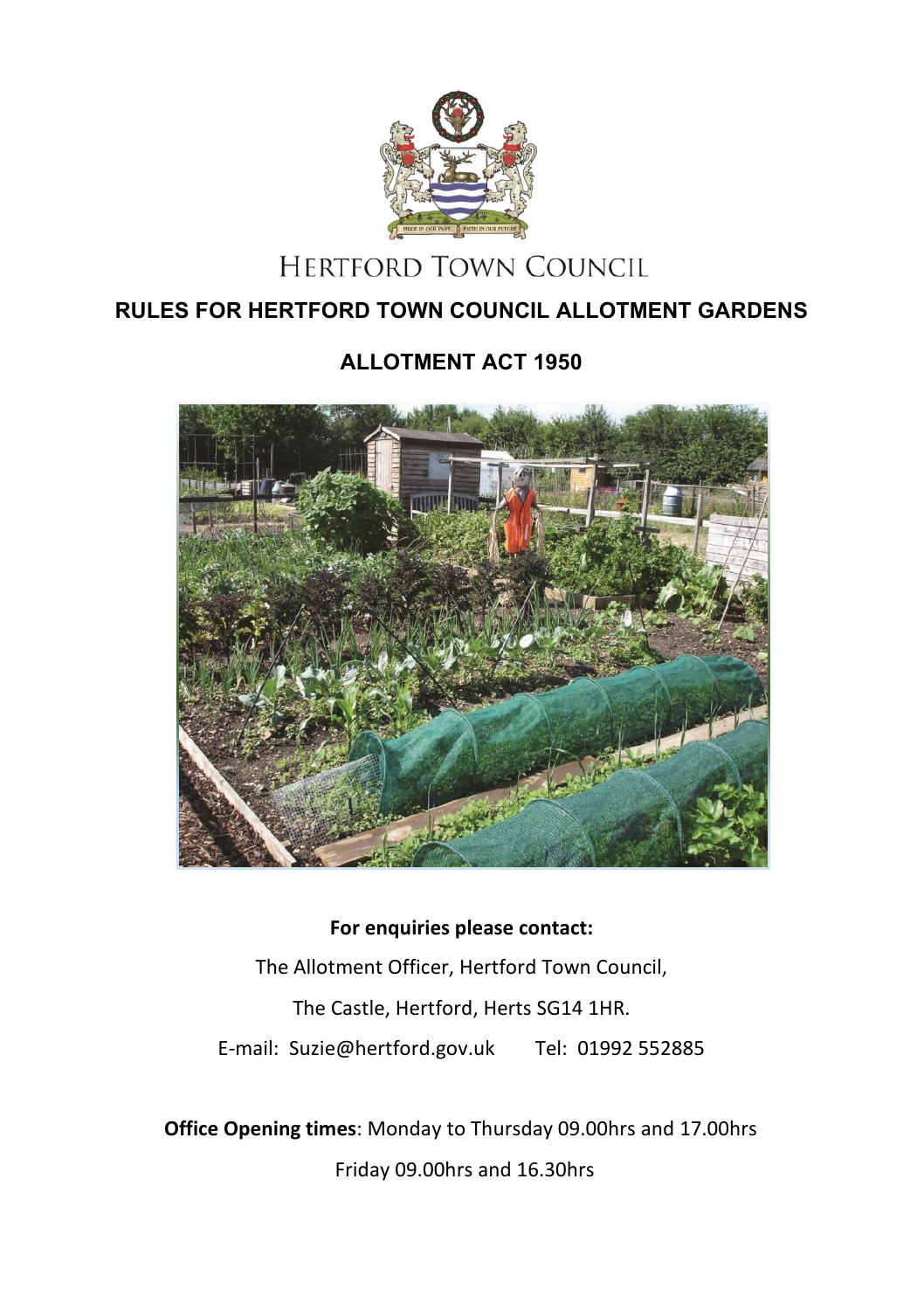#### INTERPRETATION OF TERMS

1. Throughout these rules, the expressions:

"Allotment Plot" or "Plot" means a defined area of land within each allotment site that is available to rent for an annual sum."

"The Council" means Hertford Town Council and includes any committee of the Council. The Council will appoint such employees or others to carry out inspections or works at its sites as it thinks fit.

"Tenant" means a person who holds a tenancy of an Allotment Plot.

# **ACCEPTANCE**

2. By accepting the tenancy of the Plot the Tenant agrees to observe and abide by the rules set out by the Council. The Tenant also agrees to abide by any other terms and conditions which the Council may implement from time to time.

#### **USE**

- 3. The Tenant must use the Plot as an allotment garden, that is to say, wholly and mainly for the production of vegetables, fruit and flower crops. Large garden shrubs are not permitted.
- 4. The Tenant must not keep any livestock on the Plot except rabbits and hens (but not cockerels). The keeping of bees is permitted on certain sites with the prior written permission of the Council. Separate rules apply for the keeping of rabbits, hens and bees which must be complied with and the Tenant must also complete the relevant application form.
- 5. The Tenant must not carry out any trade or business related to other interests beyond the terms of the tenancy from the allotment site. This includes using the Allotment Plot for miscellaneous storage.

#### CULTIVATION

6. The Allotment Plot must be kept clean, free from weeds, in a good state of cultivation and fertility and otherwise maintained in good condition.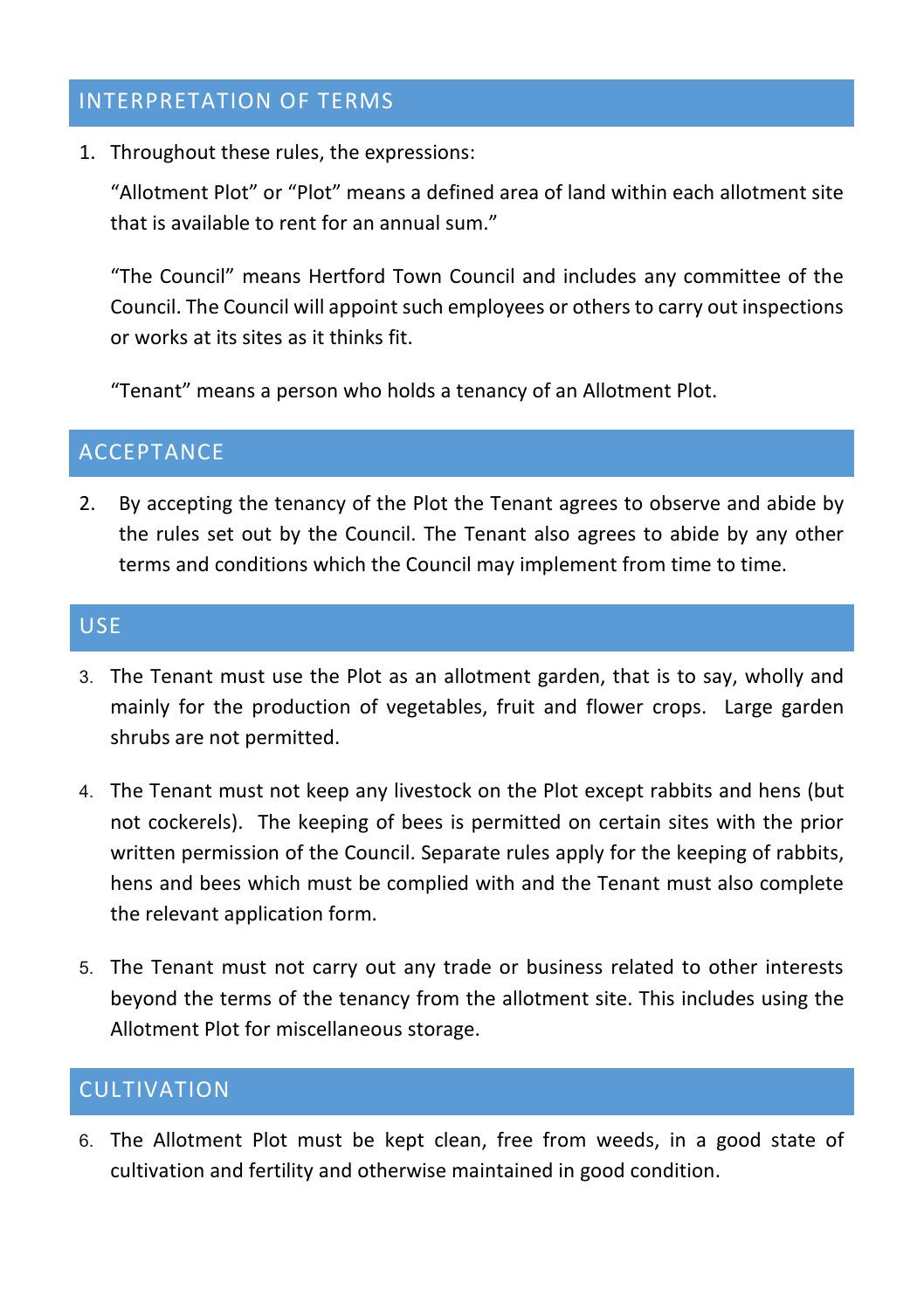- 7. At least 80% of the allotment plot must be cultivated and in active use during the main growing season (March to September). The Council will allow new Tenants a reasonable period of time to reach these standards especially if they have taken over a Plot in poor condition and the allotment officer kept informed. Up to **10% of the plot** can be set aside as grass (not including surrounding paths).
- 8. Only small fruit trees may be planted on the Plot. These must be of a dwarf variety and kept suitably pruned so as not to encroach on any pathway or adjoining Plot. However no more than **40% of the Plot** should be set aside as a fruit orchard and bushes. Other species of trees are not permitted. It is the Plot Holders responsibility to keep all trees pruned and disease free.
- 9. In the event that the Tenant is otherwise and temporarily incapacitated and unable to manage the Plot, the Council must be informed in writing. The Tenant must put in place measures to have the plot maintained at their own expense for the duration of their incapacity.

## BOUNDARY PATHS

10. Any pathway separating the Allotment Plot from a neighbouring Plot must be kept clear from weeds and, where grassed, regularly cut or mown by the tenant. It must also be kept clear of rubbish or any other obstruction and available for access at all times by neighbouring Tenants. (This includes 1m strip at the end or beginning of a plot bordering residential properties)

#### SHEDS AND OTHER STRUCTURES

11. No building or other structure must be erected on the Allotment Plot without the prior written consent of the Council. This includes sheds, fruit cages, poultry housing, beehives, greenhouses, glazed cold frames and poly tunnels (only permitted on certain sites). Tenants must comply with the separate regulations for these structures (which are set out in Schedule 1) and must complete the relevant application form available from the Council Offices or online.

#### FENCING, GATES AND ACCESS

12. Rabbit and vermin proof fencing may be erected around the Tenant's plot to fence it off from any pathways or other boundary set out by the Council. The fencing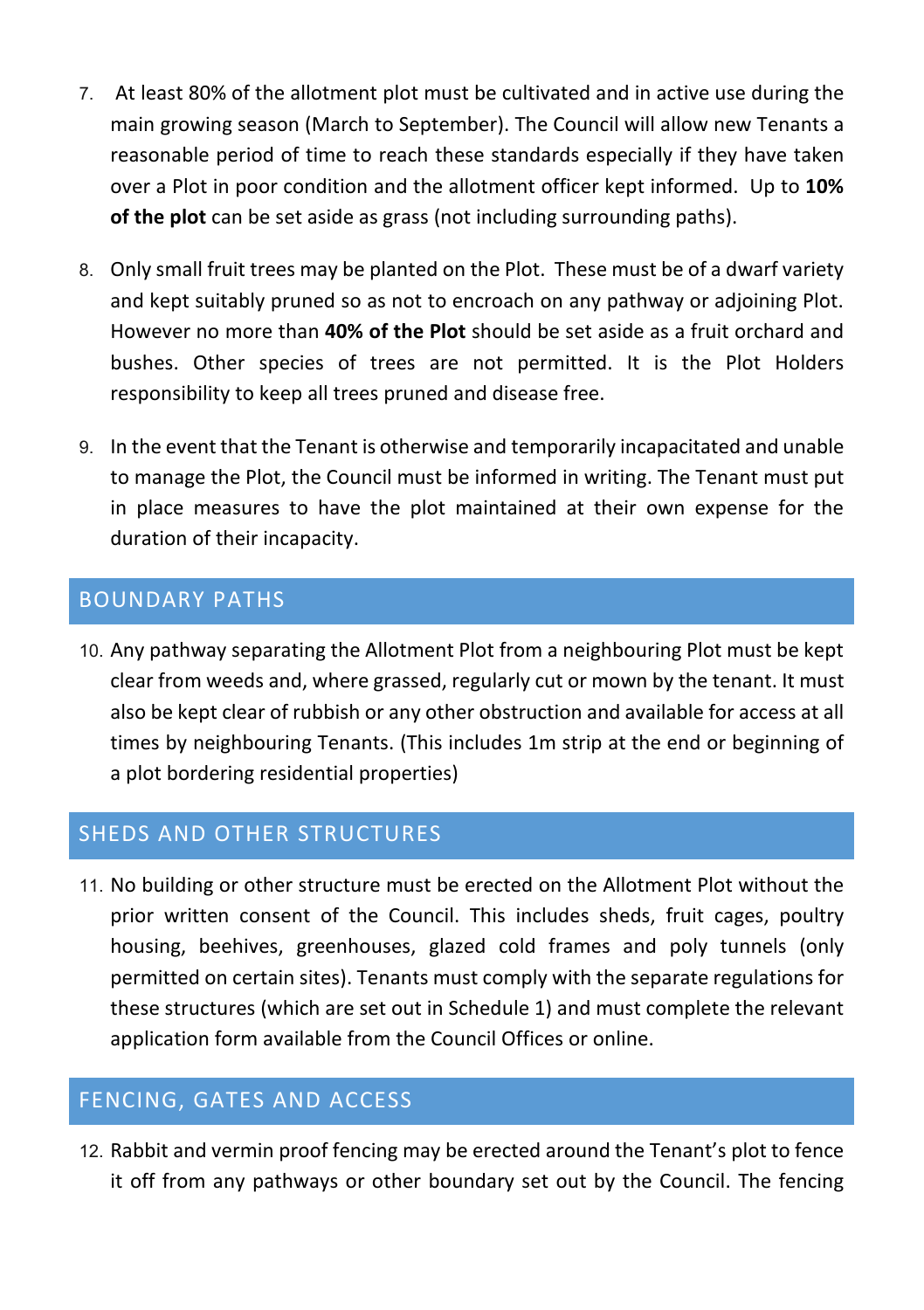must be erected on a temporary basis whilst the tenancy of the Plot continues. Tenants must not use barbed or razor wire or corrugated iron as fencing materials.

- 13. To help maintain the security of the site, Tenants must ensure that the allotment barriers and gates provided by the Council for general access are secured after entrance and exit by those Tenants using such means. This is extremely important for the security of the site.
- 14. The Council has previously agreed that there are no existing easements, dedicated Footpaths, Bridleways, Restricted By ways or By ways Open to All Traffic over the Council's property and there is no intention to create any easements or dedicated rights of way. Tenants who enter the allotment site via gates in rear fences of gardens do so without the permission of the Council and therefore cannot claim any easement or right of way over the Council's land.
- 15. If major health or other incidents occur such as pandemic outbreaks the Council may issue further instructions in response to Government advice, which tenants must follow.

#### RUBBISH

- 16. Unwanted plot refuse and discarded rubbish must not be left on Plots or communal areas at the site nor dumped into or over hedgerows or against boundary fences or on unused Plots. No non-compostable household or commercial waste is to be brought onto site. The Council recommends that all green waste should be composted by individual Tenants or collectively in a designated area or burned if twiggy between September and April. No painted or shaved treated woods are to be burned on bonfires.
- 17. All rubbish should be removed from the site by Tenants, or by arrangement with the Council. Normally once per year the Council will arrange for a skip to be supplied on sites for a short period of time (Folly & Sele exempt) for the disposal of rubbish. Notices will be placed on site with details of skip dates and times.

#### BONFIRES

18. Bonfires are allowed for the burning of diseased plants and organic material, from the beginning of September until the end of April only.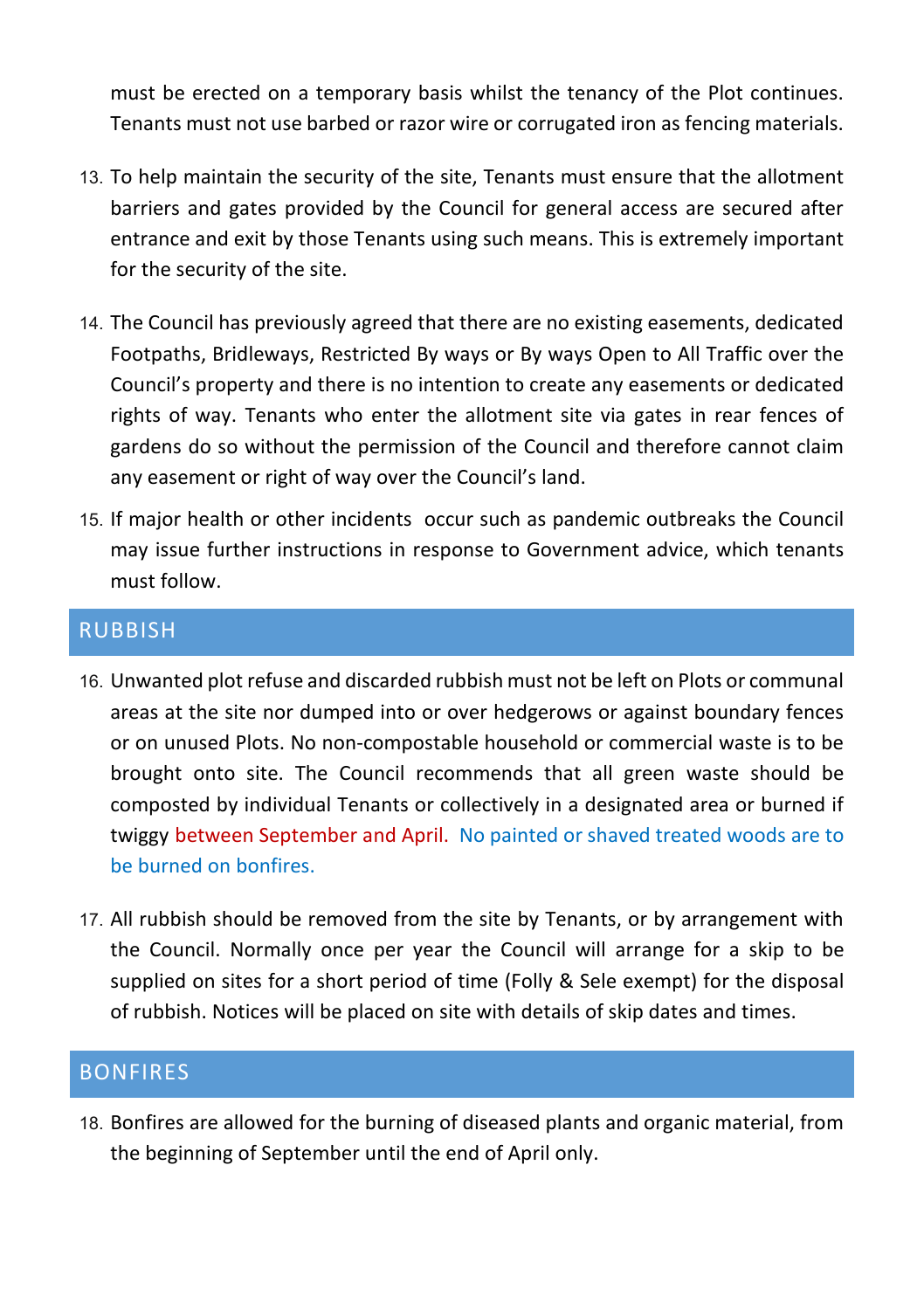- 19. Due regard must be made as to prevailing wind direction in order not to cause annoyance to residential or other neighbours. Any burning must comply with the policy of East Herts District Council's nuisance regulations.
- 20. Bonfires must not be left unattended and must be completely extinguished before the Tenant leaves the site. In the interests of safety, it is not advisable to have bonfires in extreme dry periods.

## NUISANCE AND MECHANICAL TOOLS

- 21. No nuisance or annoyance must be caused to the occupier of any other Allotment Plot or neighbouring properties. Verbal and physical abuse will not be tolerated towards Council staff or fellow plot holders.
- 22. Damage must not be caused to other Tenants' property, crops, nor to the infrastructure of the site.
- 23. In the interests of good relations with other Tenants or nearby properties, strimmers, mechanical cutters or rotovators may only be used between the hours of 09.00am to 8.00pm Monday to Saturday, and 9.00am to 4.00pm on Sundays. The use of mechanical diggers requires express permission of the Council before use on plots.

## WATERING

- 24. The Tenant must exercise due and proper care of the water supply to prevent waste and must prevent contamination thereof and must not wash produce or tools in the water tanks and no animals should bathe or drink from the tanks**.**
- 25. The use of hoses by attachment to taps or by immersion into water troughs on the sites is forbidden. The Tenant should take reasonable steps to conserve and capture water. Water butts should be attached to sheds and covered with a loose lid where possible. Larger water storage containers/tanks may need prior approval.

# CHEMICALS AND WEED CONTROL

26. The Council actively encourages the use of organic methods of gardening. Plotholders can help to support wildlife and ensure a balanced eco-system to reduce pests and diseases and increase productivity by reducing use or elimination of chemicals, use of companion planting and physical removal to combat pests.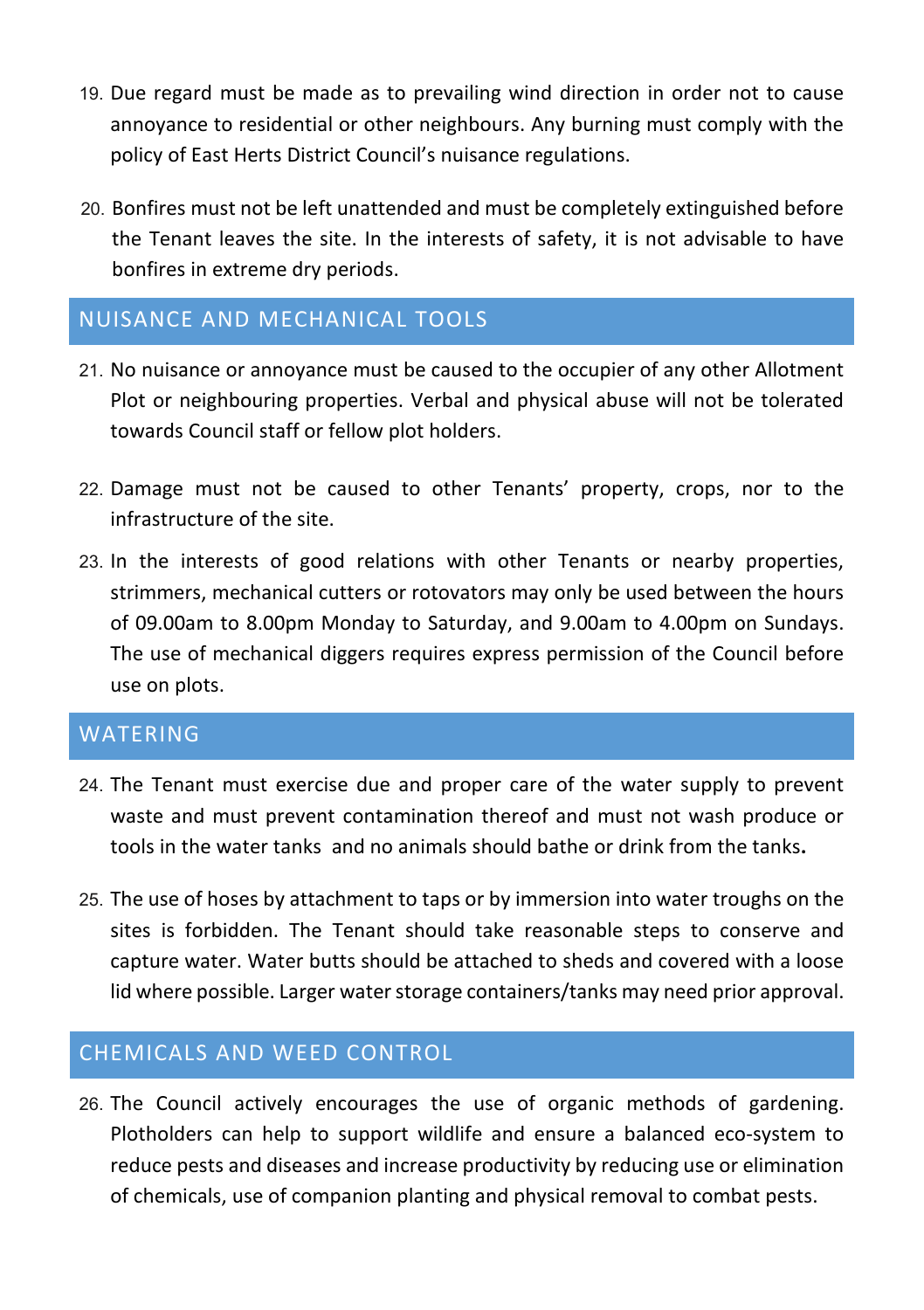- 27. Tenants must not bring on site or use any non-approved toxic chemicals. Tenants must safeguard the use of any approved fertilizers/chemicals and must not leave discarded items of this nature unprotected. Any chemical which is stored on site, must be stored in compliance with "The Control of Pesticides Regulations Act (Amendment) 1997" and "The Control of Substances Hazardous to Health Regulations 2002".
- 28. When using any type of chemical spray, a Tenant should speak to the Tenants on neighbouring Plots before use and be mindful of drifting chemicals in windy conditions. Organic sprays are preferable where possible.
- 29. If in doubt about the use of chemicals all Tenants are advised to contact the Council first to seek advice. Council staff are trained and use Roundup for weed control and the Council is actively reviewing appropriate non-chemical alternatives.
- 30. The Council does not permit the use of old carpet to suppress weed growth. The Council may charge for removal of old carpet or other bulky items of waste abandoned on any plot. It is recommended that biodegradable, breathable plastics be used for weed retention.

## DOGS/LEADABLE PETS

31. Dogs must be kept under strict control and be kept on a lead at all times when on the site of the Allotment Plot. All dog faeces must be removed from the site or placed in the appropriate receptacle. All dogs/leadable pets must be kept securely within the Tenant's own plot and not left in motor vehicles particularly during hot weather.

## **CHILDREN**

- 32. Children and young people, whether individually or in family groups, whilst visiting any of the Council's allotment locations must be fully supervised in the interests of their own safety and the safety of others. Under no circumstances should children be allowed to wander around any site un-supervised.
- 33. Group or school visits should ensure that sufficient adults are present to control and supervise their charges. A risk assessment should be carried out before any such visit, and other members of the group should be made aware of the results of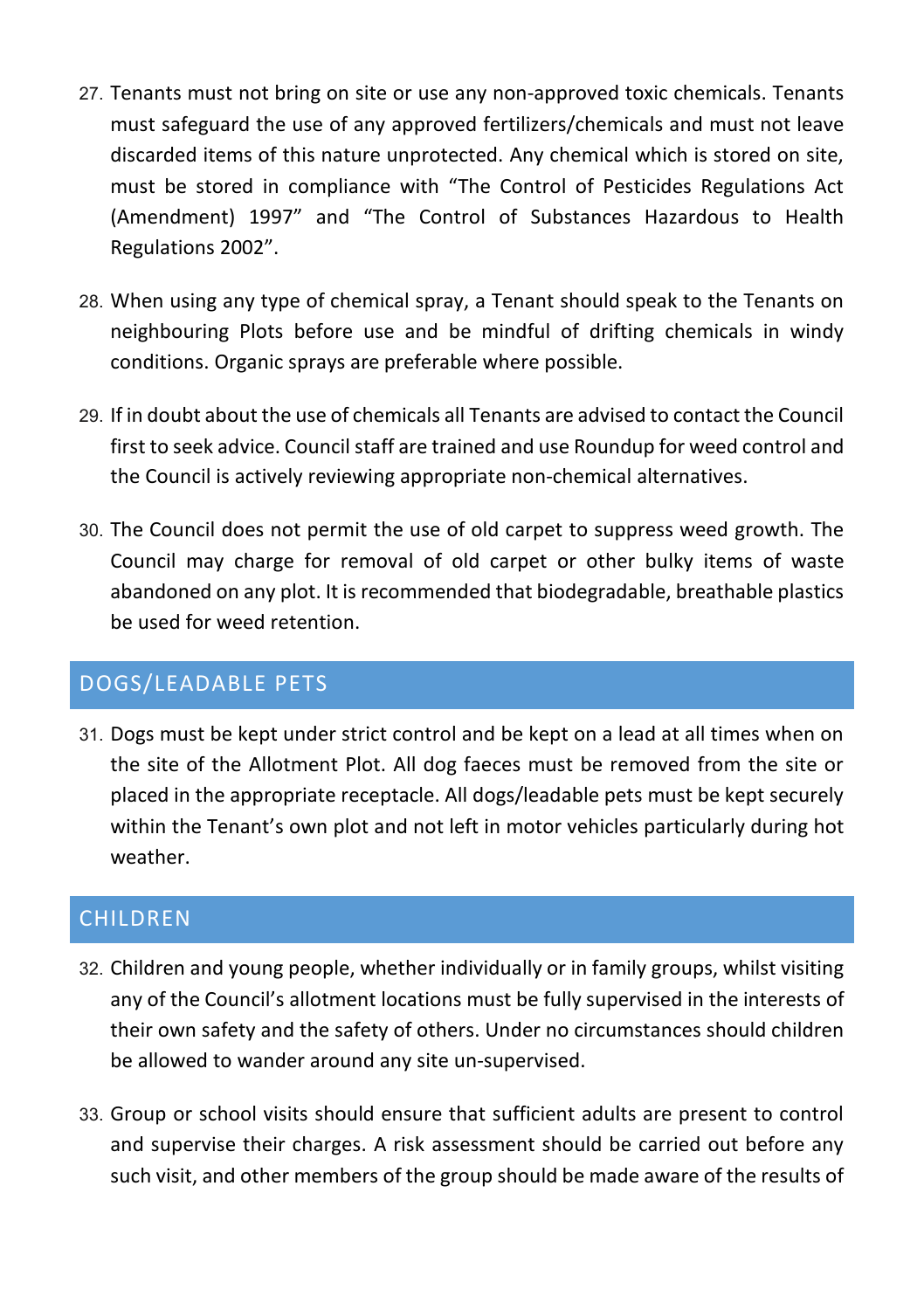the assessment. Groups must have sufficient insurance to carry out visits to the sites.

34. The Council will not take responsibility for any damage, loss or accident. Prior notification to council is required.

#### OTHER IMPORTANT TERMS OF AGREEMENT

- 35. Large garden toys and household furniture are not permitted on allotment sites, (such as Children's swings, slides, **paddling pools** etc). Ball games are not permitted on the allotment sites.
- 36. No timber or trees belonging to the Council must be cut or pruned, nor must any mineral, gravel, sand and/or clay, be taken, sold or carried away.
- 37. Firework displays are not permitted on allotment sites, nor must fireworks be ignited from any Plot at any time.
- 38. A pond may be permitted on an Allotment Plot with the prior written consent of the Council to a maximum size of 36" x 24", for frogs and newts for environmental purposes only. The pond must not be used for the keeping of fish. The pond must be netted, and other safety precautions implemented to prevent children falling in.

## **VEHICLES**

- 39. Vehicle parking is permitted in designated areas only. Tenants must not park at the entrances to allotment gardens or prevent access by others. Plots are not permitted to be used for parking space. Consent may be given for parking on designated parts of plots subject to valid justification to the Council on case by case basis**.**
- 40. No overnight or long term parking is permitted on any allotment site. Drop off / pick up of items permitted only.

## CRIMINAL DAMAGE

41. The Council does not accept responsibility for stolen items or vandalism. All incidents should be reported to the police and a crime number be obtained. The Tenant's own insurance should cover these eventualities.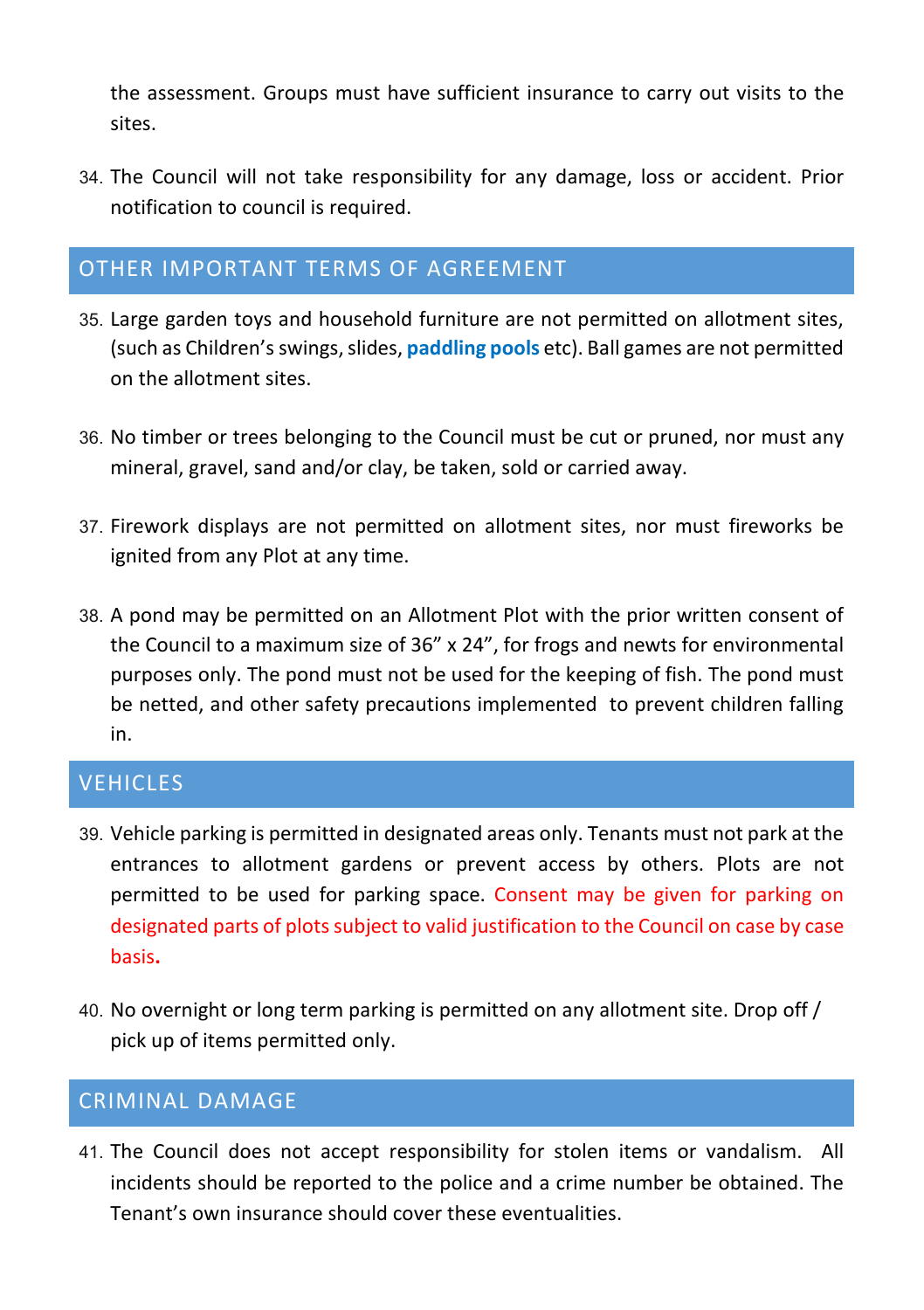42. The Tenant's own insurance is important, to protect your property and for public liability purposes and it is the responsibility of plot holders to arrange this themselves.

#### ASSIGNMENT

43. The Tenant must not assign, sublet or part with possession of all or part of their Allotment Plot.

## POWER TO INSPECT ALLOTMENT GARDENS

44. Any Member or Officer of the Council are entitled at any time to enter and inspect an Allotment Plot for the purpose of managing or inspection. Tenants are expected to keep their allotment clean and tidy and not allow it to be overgrown and unused/not worked.

# TERMINATION OF TENANCY

45. Once granted, a tenancy will normally continue from year to year, subject to the following:

 The tenancy of a Plot must, unless otherwise agreed in writing, terminate on the due next rent day.

 In the event of permanent incapacity, or upon death of a Tenant; wherever possible, surviving family members should advise the Council if they wish to continue or terminate the tenancy or right of occupation. Each case of tenancy succession will be considered individually.

A tenancy may be terminated by the Tenant by giving one month's notice to the Council in writing at any time.

#### **Any tenancy may be terminated by the Council for and of the reasons outlined in the Allotments Act 1922 s1(1) in writing after twelve months' notice.**

The Council also has the right to terminate any tenancy if the due rent is in arrears for more than 40 days, the Tenant is not duly observing the rules affecting the allotment made by or in pursuance of "The Small Holdings and Allotments Act 1908", or any other terms or conditions of tenancy, or if the Tenant becomes bankrupt or by default, compounds with creditors. The Council may also serve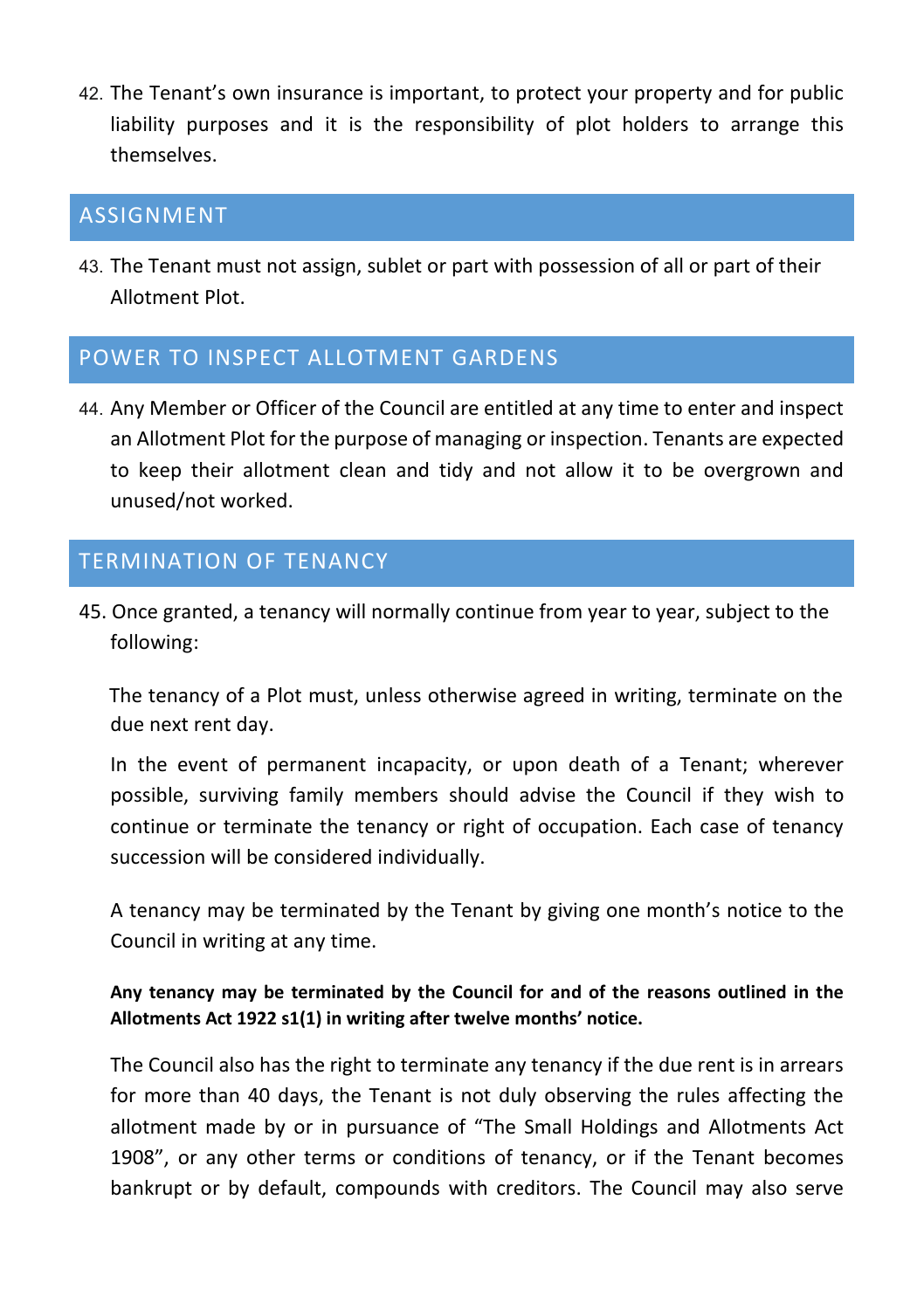notice if it appears that the Tenant of an allotment, not less than three months after the commencement of the tenancy, is resident more than a mile out of the parish for which the allotments are provided.

## APPEAL AGAINST TERMINATION

- 46. Appeals against a notice to quit must be made in writing to the Civic Administration Manager within 10 days of the date of the notice. The Civic Administration Manager may uphold or revoke the notice to quit.
- 47. In the event of the notice being upheld and the tenant remaining unsatisfied, the tenant may appeal to the Town Clerk. This should be communicated to the Town Clerk in writing within 10 days of the date of the notice containing the Civic Administration Manager's decision. The Town Clerk will review all evidence relating to the matter and consult with the Chairman of the Community Services Committee before making a final decision against which no further appeal will be permitted.

## NOTICES AND CHANGE OF ADDRESS

- 48. Any notice may be served on a Tenant personally or by leaving it at the last known address, place or abode or by letter addressed there, or by fixing the same in a conspicuous manner on the Allotment Plot involved.
- 49. The Tenant must immediately inform the Council in writing or email of any change in their address.

## SCHEDULE 1

**This schedule contains the regulations for sheds and other structures which the Council, as landlord, may grant the Tenant permission to erect or retain on their Allotment Plot.** 

**The Council's consent is subject to the Tenant obtaining and complying with any applicable planning permission and building control regulations. If the Tenant is in any doubt as to the applicability of either planning permission or building regulations for their structure, the Tenant is responsible for obtaining advice from East Herts District Council, which is the local Planning Authority.** 

**The Tenant is responsible for any costs relating to planning permission or building control regulations. Any liability associated with failure to comply is the responsibility of the Tenant.**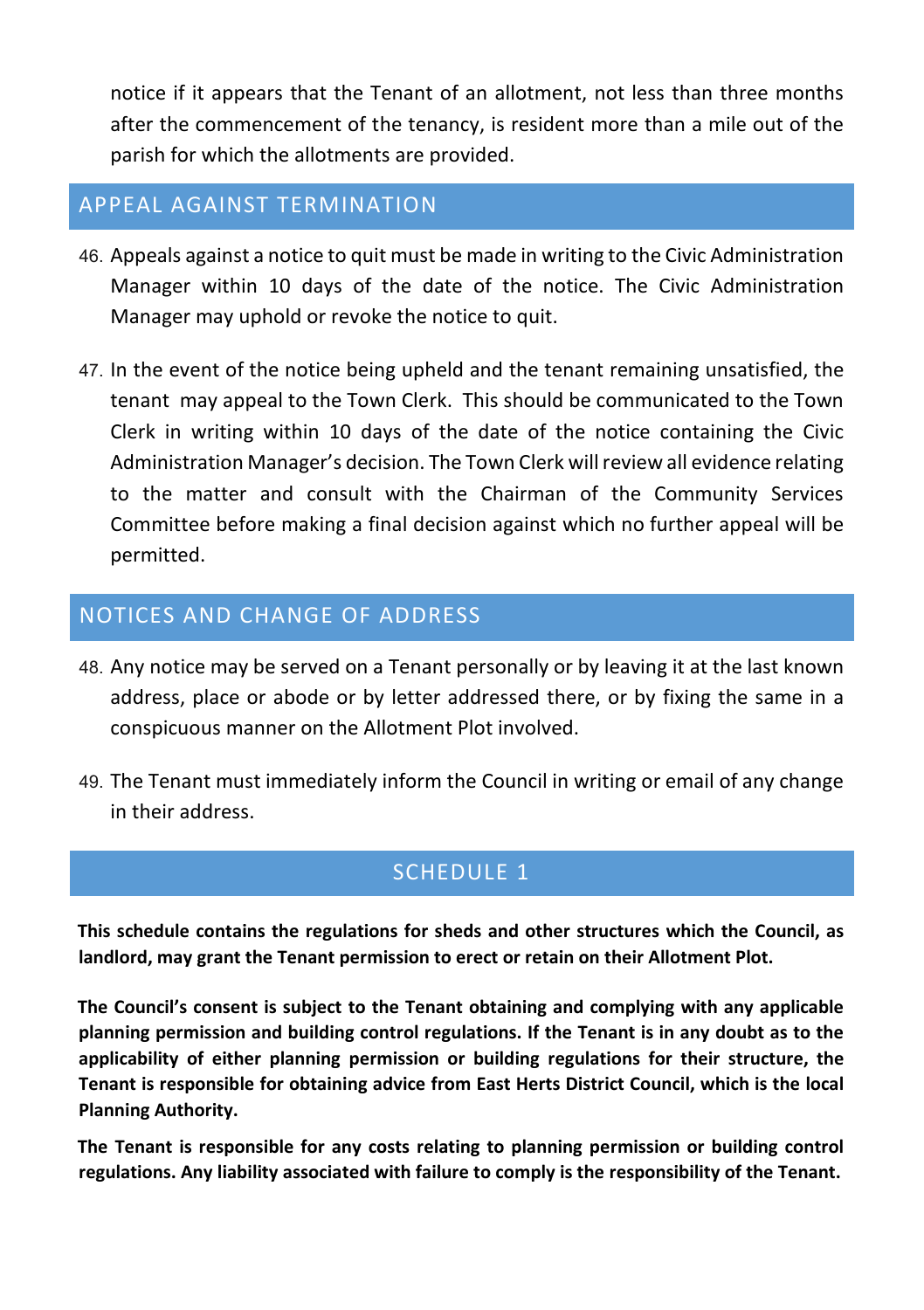## EXISTING STRUCTURES

1. The Council honours pre-existing approved sheds, greenhouses and fruit cages on all Allotment Plots prior to January 2009, subject to these complying with current safety and insurance requirements.

#### APPLICATIONS

- 2. Applications for permission to erect sheds or greenhouses must be submitted on the appropriate form to the Council. No installation must take place until the proposal is agreed and written permission is obtained from the Council.
- 3. Applicants will be notified in writing, of the decision to grant or refuse permission. Appeals may be submitted in writing to the Town Clerk and will be determined at a meeting of the Community Services Committee.

#### SHEDS AND GREENHOUSES

- 4. Tenants may apply to erect one shed and one greenhouse on every Plot between 5 to 10 poles. Tenants occupying a Plot less than 5 poles will only be granted permission for both a shed and greenhouse at the discretion of the Council.
- 5. The size of sheds and greenhouses permitted shall be determined as a proportion of the area of the Plot concerned and no more than 25% of the area of a Plot shall be occupied by a shed or greenhouse. Notwithstanding, the maximum size usually permitted is as follows:

10 pole Plot: 4ft by 6ft shed and 8ft by 6ft greenhouse 5 pole Plot: 4ft by 6ft shed and 8ft by 6ft greenhouse 3 pole Plot: 6ft by 4ft shed and 6ft by 4ft greenhouse Less than 3 pole Plot: 6ft by 4ft shed or greenhouse only

Sheds and greenhouses must not be built with permanent foundations. Any base material, such as paving slabs should be removed by the Tenant on vacation of the Plot in the event that the shed or greenhouse is so removed. In the event that the tenant vacates the plot this must be either removed by the tenant or handed over to the incoming tenant subject to agreement in writing by Allotments Officer.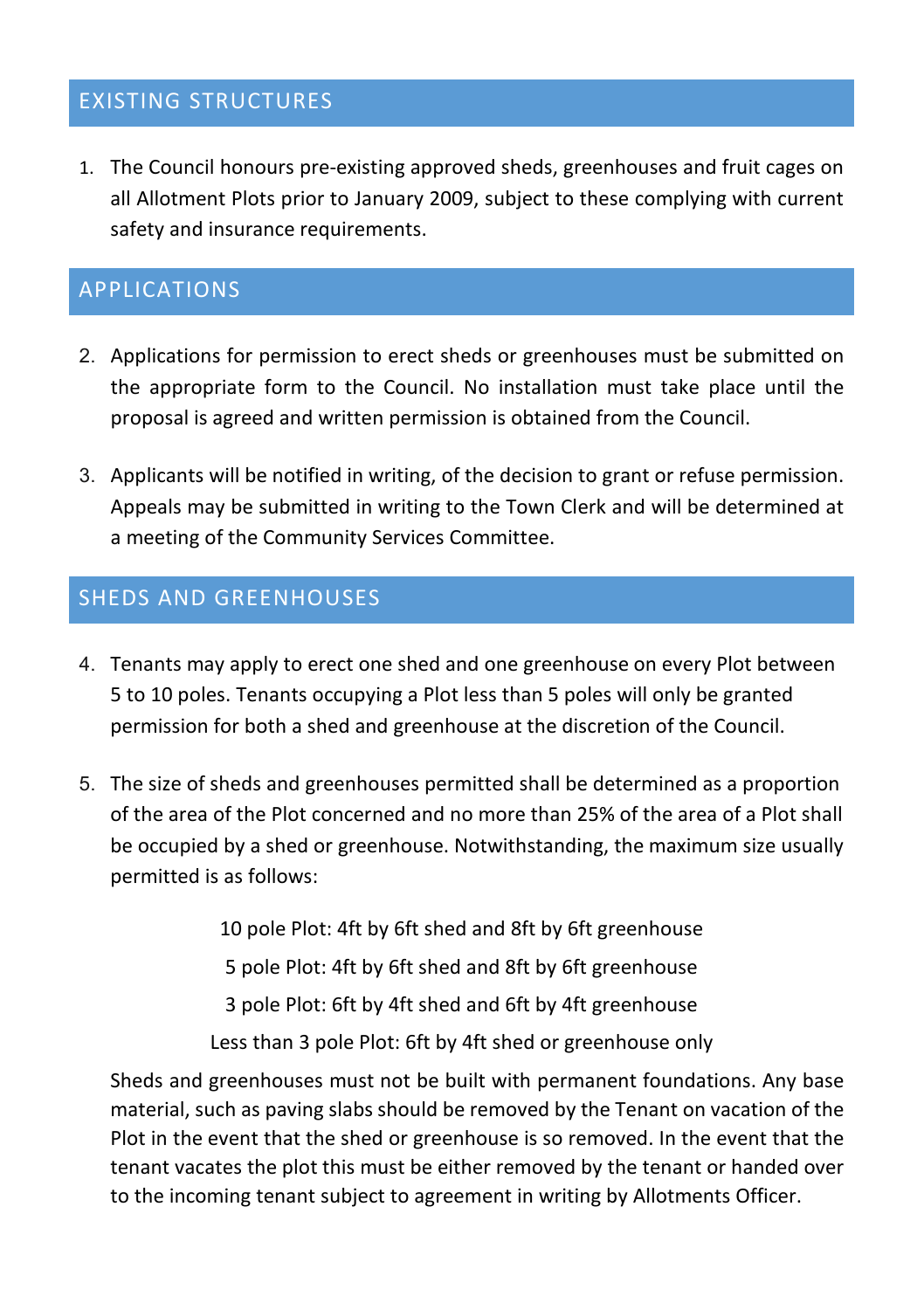- 6. Sheds must be of either timber or metal construction with either pitched or single sloping roof. The roof of the wooden shed must be covered with protective felt. All timber work must be treated with either wood preservative or natural brown or green coloured paint. All bare metal work sheds should be painted with a natural brown or green coloured metal paint. Other Colours at the discretion of the council by prior permission.
- 7. New Greenhouses may be of treated wood or metal framework, with either glass or polypropylene sheeting. All greenhouses must be sited away from main access paths to reduce the risk of damage. The Town Council takes no responsibility for damage to a greenhouse, howsoever caused and will not entertain any request for compensation.
- 8. All applications for greenhouses must satisfy the Town Council that the Tenant has public liability insurance in place before permission will be granted. A valid public liability insurance policy must be kept in place for the duration of the tenancy and a copy submitted to the allotments officer each year.

## FRUIT CAGES

- 9. Tenants are permitted to erect fruit cages and support structures for soft fruit and fruit trees but the prior written permission of the Council will first be required where the fruit cage is of a semi-permanent construction.
- 10. Fruit cages should not usually cover the whole Plot. They should be relative to the size of the Plot, allowing for normal planting outside of the cage, and not be overbearing especially when a greenhouse or shed is also present. Detailed drawings including sizes, materials and fixings should be included on the application form for consideration by the Council.

# POLYTUNNELS

- 11. Polytunnels are not permitted on The Folly (due to the site being in the Conservation Area).
- 12. Polytunnels which do not exceed 3m L x 2m x 2.5m H may be erected on the other sites with the prior written consent of the Council, and would be dependent on the number of previously approved structures on the Plot